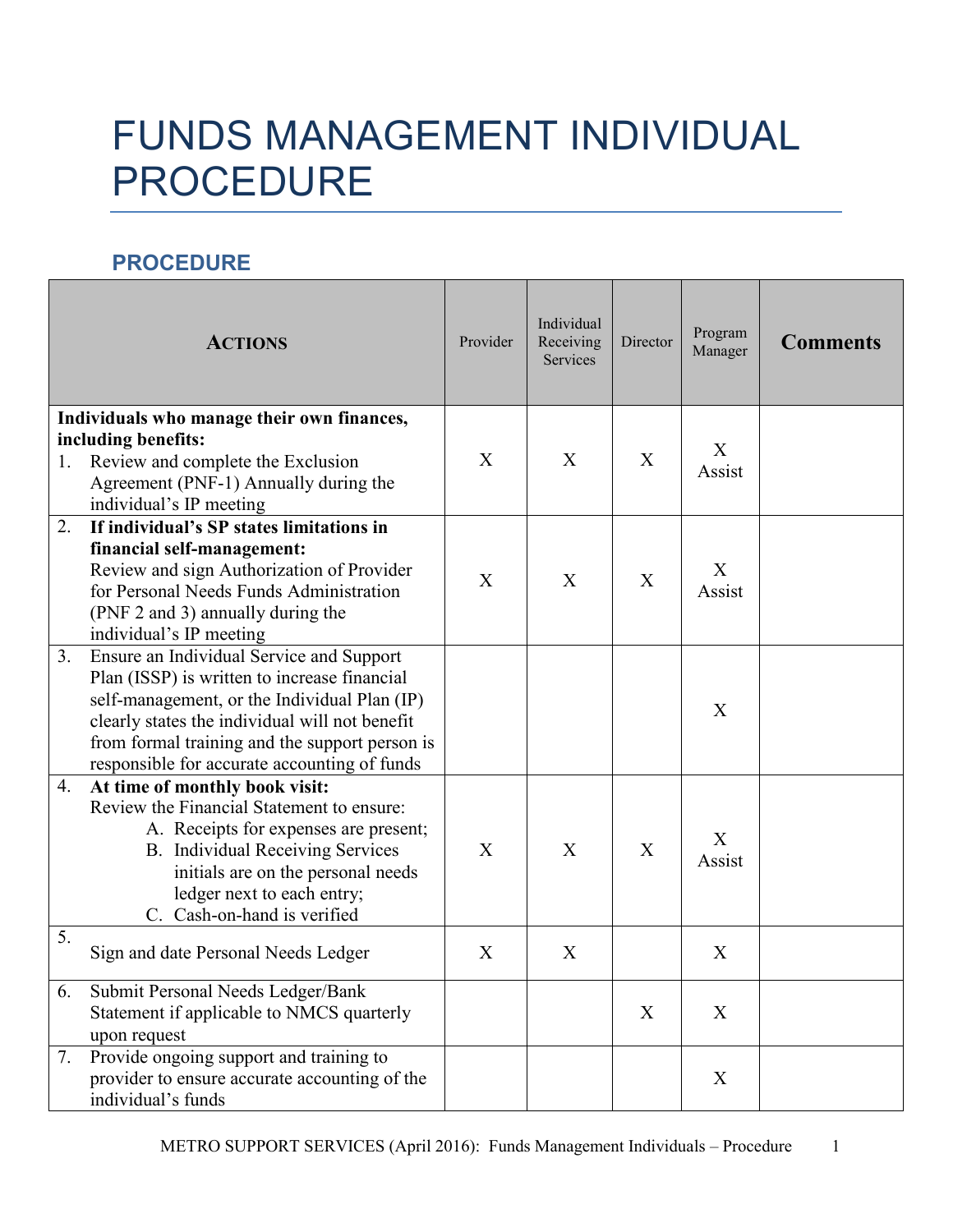|     | <b>ACTIONS</b>                                                                                                                                                                                                                                                                                                                                                                                                                                                                                        | Provider | Individual<br>Receiving<br>Services | Director | Program<br>Manager | <b>Comments</b> |
|-----|-------------------------------------------------------------------------------------------------------------------------------------------------------------------------------------------------------------------------------------------------------------------------------------------------------------------------------------------------------------------------------------------------------------------------------------------------------------------------------------------------------|----------|-------------------------------------|----------|--------------------|-----------------|
| 8.  | <b>Prior to a Vacation:</b><br>The Interdisciplinary Team (IDT) meets to<br>review vacation expenses and determines<br>what portion is fair for the individual<br>receiving services to pay, e.g. mileage, room<br>& board                                                                                                                                                                                                                                                                            | X        | X                                   |          | X                  |                 |
| 9.  | <b>Quarterly:</b><br>Review Personal Needs and attached receipts<br>to ensure:<br>A. All transactions are legitimate<br>according to the Medicaid Advice;<br>B. Receipts are present for expenses,<br>unless otherwise stated in IDT<br>minutes<br>C. Ending balances for cash on hand<br>and savings and/or checking<br>accounts are accurate;<br>D. Signatures if individual, provider<br>and program manager are present;<br>E. Items over \$50 are added to the<br>Personal Possessions Inventory | X        |                                     | X        | X                  |                 |
|     | 10. Maintain financial file, for each individual,<br>that includes:<br>A. Personal Needs Individual<br>Agreement<br>B. Original Personal Needs and<br>corresponding receipts;<br>C. Current Personal Possessions<br>Inventory<br>D. IDT minutes when necessary<br>E. Bank Statements                                                                                                                                                                                                                  |          |                                     | X        |                    |                 |
|     | 11. Generate a report of any missing items or<br>errors once MSS has received PN audit letter<br>from NMCS                                                                                                                                                                                                                                                                                                                                                                                            |          |                                     | X        | X                  |                 |
| 12. | Follow up on missing items or errors                                                                                                                                                                                                                                                                                                                                                                                                                                                                  | X        |                                     | X        | X                  |                 |
|     | 13. Reimburse the individual's account for all<br>receipts still missing after 30 days of the<br>accounting report                                                                                                                                                                                                                                                                                                                                                                                    | X        |                                     |          |                    |                 |